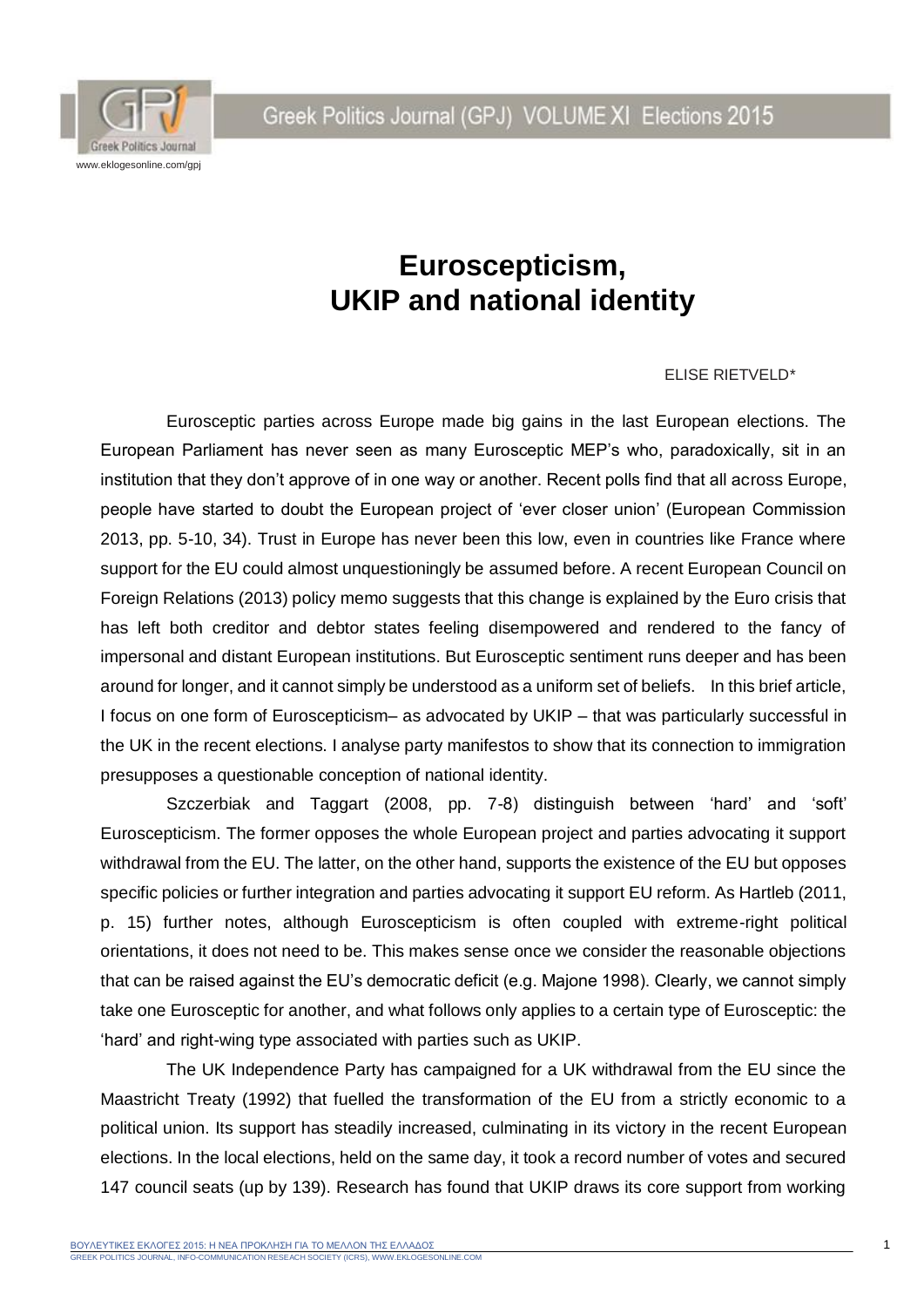

## Greek Politics Journal (GPJ) VOLUME XI Elections 2015

class men from a Conservative background who are financially insecure and read tabloid newspapers, but also appeals more widely particularly in European elections (Ford, Goodwin & Cutts 2012). UKIP's main issue remains the EU, closely followed by immigration, and its manifestos for the 2014 European and local elections show that these two topics are conceived to be tightly linked.

In its European elections manifesto, UKIP states that it opposes EU membership and advocates an exit to 'regain control' from a 'bureaucratic organisation writing our laws and costing us all £55 million per day in membership fees' (p. 4). Before you get to that page, however, the manifesto tries to draw in voters with the following quote from party leader Nigel Farage: 'We're the only party being honest about *immigration*, jobs and housing' (p.2, emphasis added) and of course, in public perception (and the tabloid press) the latter two are often thought to be placed under strain by the former. The manifesto suggests tight links between the EU and immigration, as the first policy area that the 'regaining control' theme is tied to is, indeed, border control. The EU's policy of free movement of persons means that any EU citizen can take up residence and work in the UK and, as UKIP emphasises, claim benefits too. This 'mass immigration' is linked to 'youth unemployment', 'stagnant wages' and pressure on schools, the NHS (further reinforced by 'health tourism') and green spaces that are being turned into housing for immigrants (p. 4). Once outside the EU, UKIP wants to start 'repairing the UK', and its first priority, again, is 'cutting and controlling immigration' as 'outside the EU, we can manage our borders and decide who we want to come and live and work in the UK. EU rules stop us from doing this' (p. 7).

The manifesto for the local elections pays more attention to other policies such as an increased use of referendums, cutting foreign aid and fighting crime (which includes 'deporting foreign criminals', p. 8), but makes the same links between EU immigration and the abuse of public services. Its slogan goes 'open-door immigration is crippling local services in the UK' (p. 1). The second page explains why 'public services' are 'under threat': immigration is out of control, and the number of EU immigrants living in Britain without a job, i.e. on benefits, has risen substantially; this proves an 'open door for crime' as Romanians are now allowed to settle in Britain too yet they are disproportionately involved in crime; meanwhile, all these new people will have to be housed and this places 'green spaces under attack' (p. 2).

These manifestos express a link between Euroscepticism and an antagonistic attitude to immigration: the EU is rejected as a form of outside control over legislation generally, and immigration policy specifically. This link makes sense once we probe below the surface of these manifestos and find that what is doing the work here is a concern for national identity that is left largely implicit. As Wellings (2010, pp. 488-493) points out, debates over EU membership saw the creation of a discursive link between national sovereignty, the independence of ancient British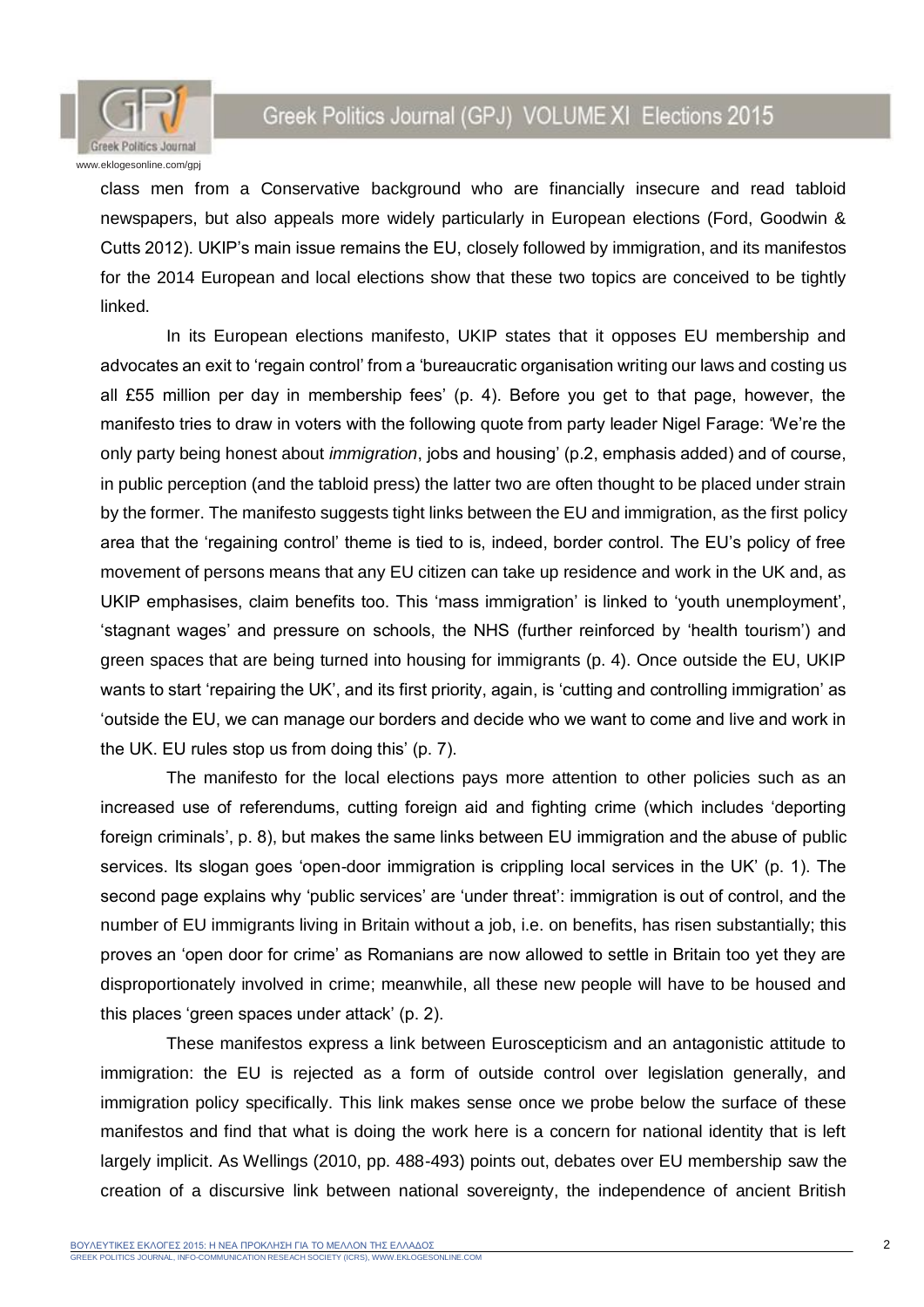Greek Politics Journal (GPJ) VOLUME XI Elections 2015



institutions to make laws, and national identity, as founded upon those hard-won historical institutions and traditions. Hence, EU membership and the ceding of sovereignty over certain policy areas to Brussels that it entails can be understood as a threat to national identity.

Although immigration is often painted as a threat to national identity in the tabloid press, UKIP instead opposes it by portraying it as a strain on public services. While this might appear more rational than racist, it does paint EU immigrants as potential benefit scroungers which does not correspond to the fact that most EU immigrants work and pay taxes towards public services. Moreover, this claim depends on a clear distinction between immigrants (who abuse public services) and citizens (who are entitled to using them) that in reality is difficult to sustain. It may be difficult at first sight to distinguish between a worker whose Polish father moved here during the War and a Polish worker who moved here ten years ago. It's even more difficult to distinguish between this worker who has since obtained citizenship and his Polish girlfriend who has not, as she only moved over more recently. This inevitably leads us to question what it is that makes somebody entitled to use public services. After all, UKIP's manifestos imply that a native Brit who has never worked is more entitled to use schools and the NHS than any of these working Polish immigrants. It is national identity, then, that seems to be the main criterion for entitlement.

The national identity that is implied here, moreover, is not simply a civic one because we cannot distinguish the unemployed native Brit from the working Polish immigrants on this basis: the latter may have come to respect the cherished independent democratic institutions mentioned above. Instead, it seems to rely on notions of inheritance, intergenerational continuity and ancestry. History and blood, in other words: things that immigrants cannot easily come to share. And this is where it becomes problematic, for as we saw above, immigrants often do become citizens yet on this conception of national identity, may never be accepted as part of the nation, which – from what we can derive from UKIP's position – means they cannot legitimately access public services.

Following through the implications of the conception of national identity that seemingly underpins UKIP's opposition to the EU, we see that it naturally points to the exclusion of immigrants *and* citizens from immigrant backgrounds. That is, where it comes to immigration, UKIP's platform rests on a shoddily concealed hostility towards multiculturalism. I say shoddily because there has been no short supply of UKIP councillors uttering racist statements. While UKIP's conception of national identity may chime with that of a significant proportion of the electorate (Heath and Tilly 2005, pp. 119-132), it does not adequately address questions of equality between diverse citizens. In fact, it leaves us with a paradox: UKIP's manifestos suggest that EU membership poses a dual threat to national identity as it corrodes sovereignty and imposes mass immigration. Yet this threat pulls in two directions: the exclusionary attitude exhibited towards immigrants contradicts the civic